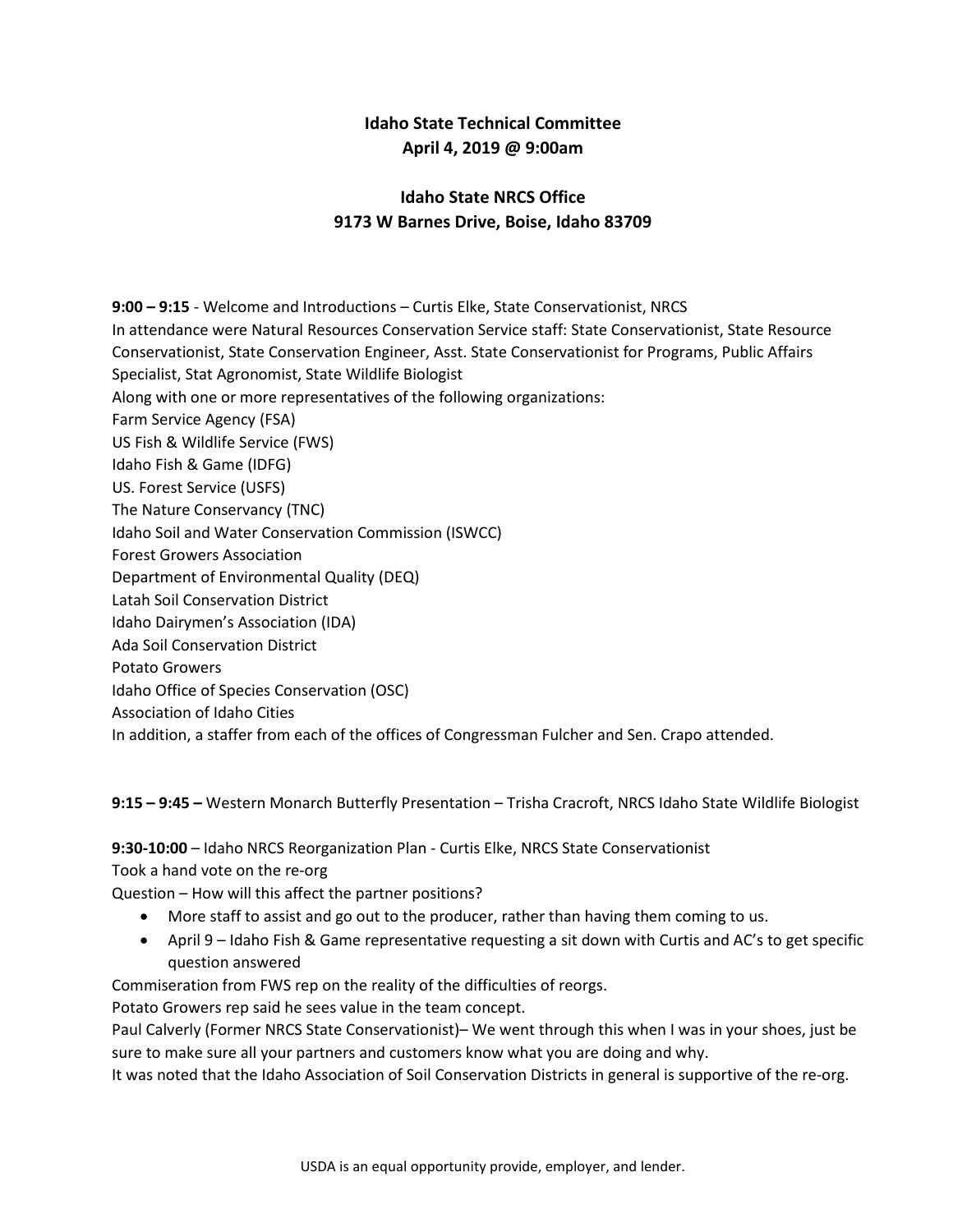A quick straw poll indicated that there was complete understanding of the need for the re-org and that none of the organizations attending the State Technical Advisory Committee meeting indicated any opposition of the re-org.

## **10:15- 10:30** –– State Technical Subcommittees Reports

As there were no Subcommittee Reports, Curtis turned the floor over to FSA for an update. Charlie Newhouse from FSA noted that his agency has lost its political appointee, but they are hoping to get a new political appointee in the near future. He also said that FSA has also been through a reorganization and shrunk its footprint – so he feels for NRCS.

Mindi Rambo, public affairs specialist, announced that the results of the Ag Census will be released on Thursday, April 11 and a representative from the National Agricultural Statistics Service, Randy Welk, will do a presentation on it at 10 a.m. in the USDA Conference Room at 9173 W. Barnes Drive on that date. A question was asked about whether the data would go down to the county level. Mindi responded that she didn't know but would find out. She subsequently inquired with Randy and learned that indeed the data will go down to the county level.

**10:30 – 10:40** – Conservation Practice Standards & Federal Register Announcement – Bruce Sandoval, NRCS State Engineer

Bruce asked for a show of hands for those who had seen the news release which went out in mid-March. About 6 people raised their hands.

What is the intent of the review?

- Congress wants us to look at increasing flexibility
- Seeking a balance between conservation needs and cost
- Relevance of local needs and wants

Comment was raised that the Federal Register site did NOT provide a link the list of practices up for review. Response included information that because the review includes ALL practices they didn't link to each individual one. Bruce noted the link to the national list could have been helpful, but the reality is that it is more than 150 practices. Following the meeting, he looked up the link:

[https://www.nrcs.usda.gov/wps/portal/nrcs/detailfull/national/technical/cp/ncps/?cid=nrcs143\\_026849](https://www.nrcs.usda.gov/wps/portal/nrcs/detailfull/national/technical/cp/ncps/?cid=nrcs143_026849)

### **10:40 – 11:00** – Agronomy updates and WEPP. Travis Youngberg, NRCS Idaho State Agronomist

WEPP will be a web-based program. You don't have to download anything like you do with RUSL-2

- o Easily accessible
- o Easy to use
- o Runs best on Chrome or Firefox
- o Will be released to the public on or after Oct. 1, so as not to conflict with current year's contracting

Travis demonstrated the program.

Rep. Fulcher's staffer – Offered his card to those in attendance

- He noted that the Congressman and his office is excited about NRCS's commitment to customer service
- Rep. Fulcher will be meeting people as often as possible when he is in Idaho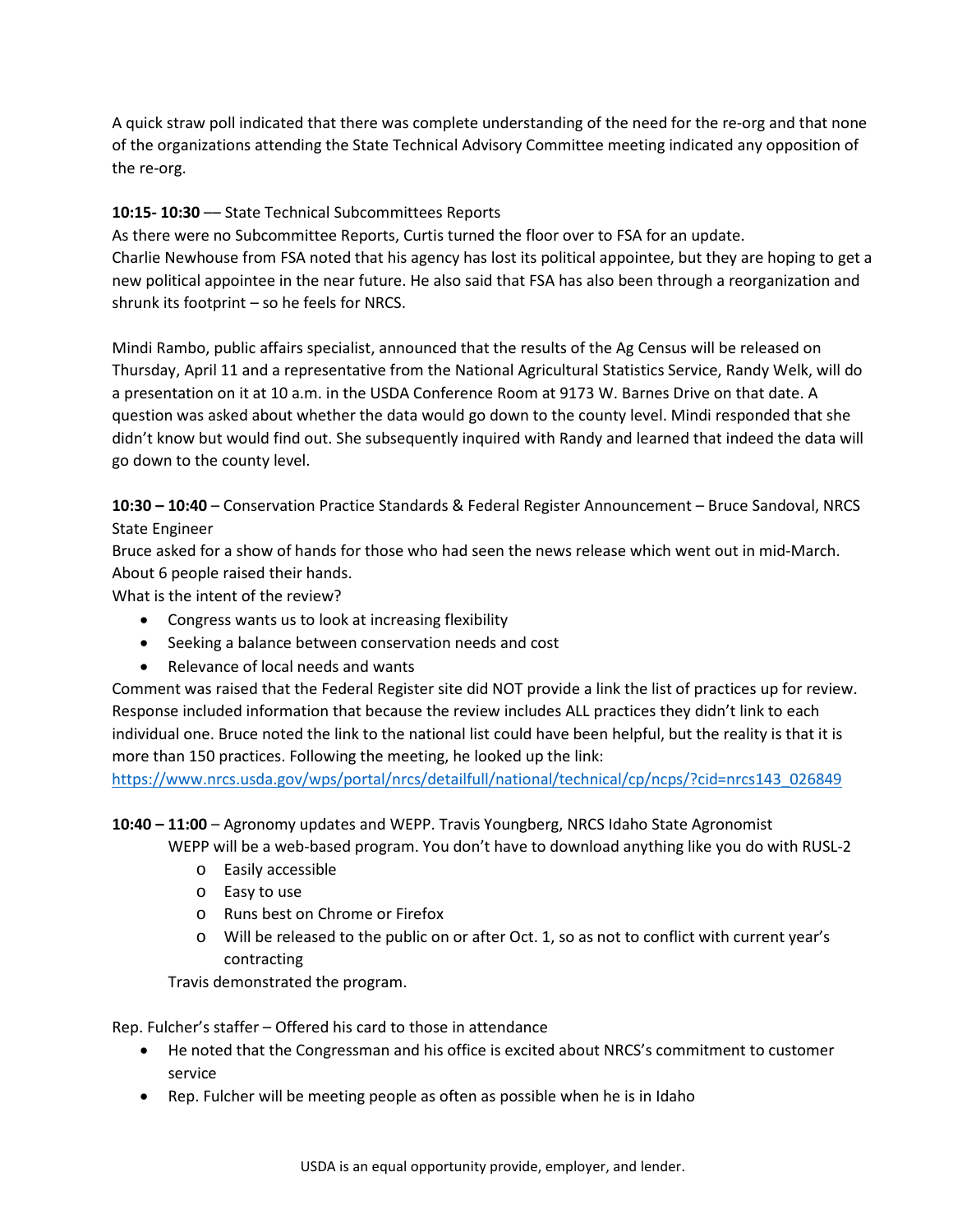• Lots of communication between the members of the delegation

Sen. Crapo's staffer – We are in the era of a divided congress, so not a lot of big-ticket stuff is expected. He noted that they are:

• Looking toward bi-partisan agendas, along with budget and appropriations He also communicated that Sen. Crapo is a big proponent State and Tribal Wildlife grants

**11:00 – 11:15** – Break

**11:15 - 11:45** – 2018 Farm Bill – Keith Griswold, Acting ASTC Programs & Curtis Elke Briefly went over what stayed the same: EQIP Rolled Over

Then turned to the new stuff:

One new process for the source water protection

- We are able to work with cities to identify where their source water comes from and then work with the participants in the area to implement practices that will help improve those source water points – within the bounds of our programs
	- o 10% of total funds to this act -- Technical Assistance and Financial Assistance along with the NRCS portion of easement purchase prices are part of this 10 %.
- What are the priority resources? This is where the STAC can help
- Source Water Protection Areas delineated by the state's drinking water act
- When additional rules are provided to us, we will come back to the STAC, the State and our Partners for their input

With new Farm Bill irrigation districts and companies can participate as participants (contract holders).

\$16.4M allocated so far this year. This is on target for average. Curtis noted that "we can always ask for more money – if we have the manpower to do it."

I see NRCS as being an agency for those who truly need help. Help them to get started – assist and help anyway we can, especially the new and historically underserved communities.

NWQI – still there

- We're looking to move it to other parts of the state. Interest, as determined by number of applications in the current priority areas, has dropped three years running. We have had to offer second sign-up periods in each of the past two year and we will likely have to offer a second sign-up this year.
- •

Cheat Grass Challenge for 2020

- We're doing a lot of planning at this time so as to make this effort a success.
- We're prioritization of focus areas to concentrate our resources to make the biggest impact on cheatgrass.
- We're coordinating with Wyoming as part of a multi-state challenge (Oregon, Colorado and Utah are interested in joining in the future.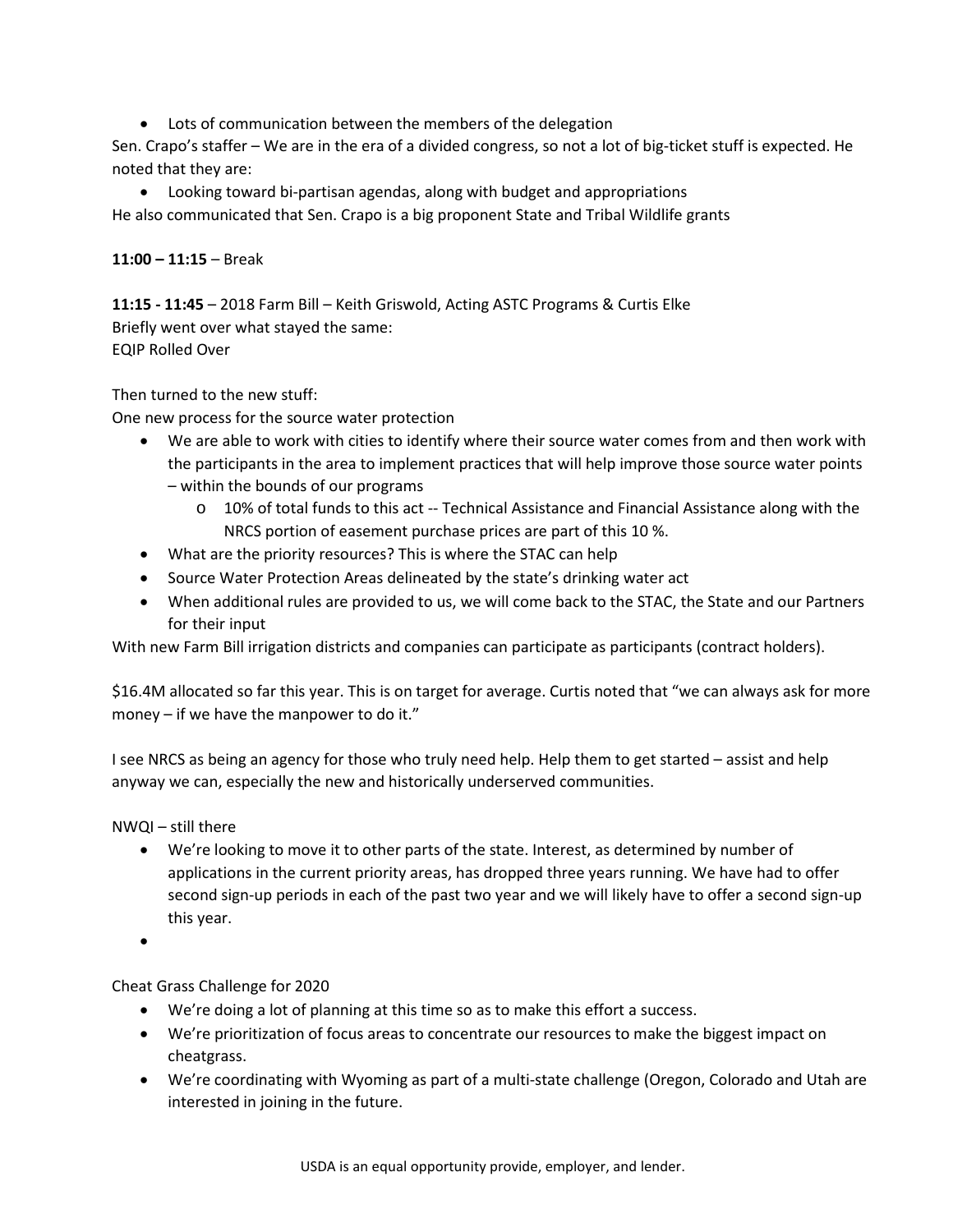• National Fish and Wildlife Foundation (NFWF) is proposing to work with us and provide additional funding for the challenge or in-kind (seed, chemical. Labor, etc)

## **11:45 – 12:00** – Easement Priority Areas – Keith Griswold

Easement/Wildlife/everything else committee met last week

It was proposed last year that NRCS add 4 more priority areas for Ag Land Easements:

- Bear River watershed
- Big Lost River
- Kootenai Valley
- Western Camas

What as the basis for requesting priority area status?

- Potential to benefit ranchers
- Connectivity
- Partnering with USFS
- Sage Grouse
- Wildlife corridors
- Priority area for US FWS

At the end of the discussion, the State Technical Advisory Committee recommended to the State Conservationist that the subcommittee's proposal be adopted, and the four new locations added as priority areas for the state in regard to easements supporting wildlife conservation (Working Lands for Wildlife)

Following the decision to recommend adoption of the proposal to the State Conservation, conversation turned toward more general discussion of Agricultural Land Easements and the new RCPP option Question arose about whether the easements were perpetual or term. Answer: Mostly perpetual, but there are some term easements (30 years)

Development in the Treasure Valley – it was noted that acquiring easements are very expensive in Idaho and in areas already experiencing rapid development, perhaps unrealistic.

### **12:00 – 1:00** – Announcements & Round Table Discussion

- Announcements:
	- o Working Lands for Wildlife Meeting June 19 & 20, Twin Falls
		- BDA training
	- o Conservation Innovation Grants Request For Proposals (RFP) The RFP is expected to be posted to Grants.Gov by the end of the week. Once it is online a news release will be issued. The Public Affairs Specialist will make sure a copy of the release is emailed to the STAC membership
	- o Locally Led Workgroup Meetings (April) Handout listing the dates, times and places for the 6 meetings was provided to everyone in attendance.
	- o Three Forestry roundtable meetings were announced
		- Division 3 USDA conference room in Boise, on April 24 from 9 to noon
		- Division 2 Idaho Fish and Game building in Lewiston on April 22 from 9 to noon

USDA is an equal opportunity provide, employer, and lender.